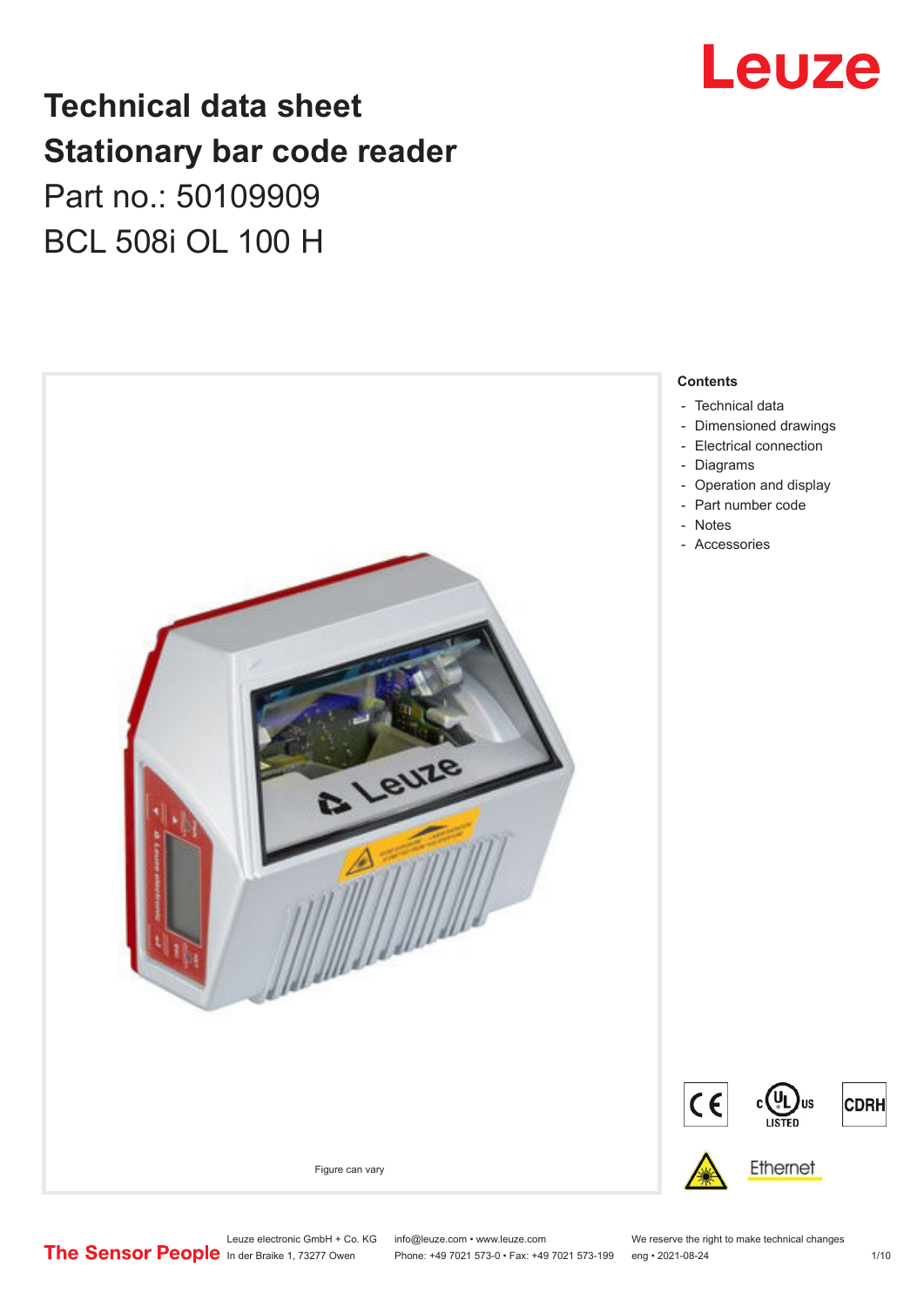# <span id="page-1-0"></span>**Technical data**

### **Basic data**

| <b>Dasic dala</b>                          |                                                            |
|--------------------------------------------|------------------------------------------------------------|
| <b>Series</b>                              | <b>BCL 500i</b>                                            |
| <b>Special version</b>                     |                                                            |
| <b>Special version</b>                     | Heating                                                    |
|                                            |                                                            |
| <b>Functions</b>                           |                                                            |
| <b>Functions</b>                           | Alignment mode                                             |
|                                            | AutoConfig                                                 |
|                                            | AutoControl                                                |
|                                            | AutoReflAct                                                |
|                                            | Code fragment technology                                   |
|                                            | Heating                                                    |
|                                            | <b>LED</b> indicator                                       |
|                                            | Reference code comparison                                  |
| <b>Characteristic parameters</b>           |                                                            |
| <b>MTTF</b>                                | 42.4 years                                                 |
| <b>Read data</b>                           |                                                            |
| Code types, readable                       | 2/5 Interleaved                                            |
|                                            | Codabar                                                    |
|                                            | Code 128                                                   |
|                                            | Code 39                                                    |
|                                            | Code 93                                                    |
|                                            | <b>EAN 128</b>                                             |
|                                            | <b>EAN 8/13</b>                                            |
|                                            | <b>EAN Addendum</b>                                        |
|                                            | GS1 Databar Expanded                                       |
|                                            | <b>GS1 Databar Limited</b>                                 |
|                                            | <b>GS1 Databar Omnidirectional</b>                         |
|                                            | <b>UPC</b>                                                 |
| Scanning rate, typical                     | $1,000$ scans/s                                            |
| Bar codes per reading gate, max.<br>number | 64 Piece(s)                                                |
| <b>Optical data</b>                        |                                                            |
| <b>Reading distance</b>                    | 1,000  2,400 mm                                            |
| <b>Light source</b>                        | Laser, Red                                                 |
| Wavelength                                 | 650 nm                                                     |
| Laser class                                | 2, IEC/EN 60825-1:2007                                     |
| <b>Transmitted-signal shape</b>            | Continuous                                                 |
| Bar code contrast (PCS)                    | 60 %                                                       |
| <b>Modulus size</b>                        | $0.71$ mm                                                  |
| <b>Reading method</b>                      | Oscillating-mirror scanner                                 |
| <b>Scanning rate</b>                       | 800  1,200 scans/s                                         |
| <b>Beam deflection</b>                     | Via rotating polygon wheel + stepping<br>motor with mirror |
| Light beam exit                            | Zero position at side at angle less than<br>$90^{\circ}$   |
| <b>Oscillating mirror frequency</b>        | 10 Hz                                                      |

**Max. swivel angle** 40 °

### **Electrical data**

**Protective circuit** Polarity reversal protection

**Performance data** Supply voltage  $U_B$ **Power consumption, max.** 75 W

24 V, DC, -20 ... +20 %

| Inputs/outputs selectable                      |                  |  |
|------------------------------------------------|------------------|--|
| Output current, max.                           | $100 \text{ mA}$ |  |
| Number of inputs/outputs selectable 4 Piece(s) |                  |  |
| Voltage type, outputs                          | DC               |  |
| Switching voltage, outputs                     | Typ. $U_p / 0 V$ |  |
| Voltage type, inputs                           | DC.              |  |
| Switching voltage, inputs                      | Typ. $U_p / 0 V$ |  |
| Input current, max.                            | 8 mA             |  |

Leuze

### **Interface**

| <b>Type</b>                  | Ethernet                  |
|------------------------------|---------------------------|
| <b>Ethernet</b>              |                           |
| <b>Architecture</b>          | Client                    |
|                              | Server                    |
| <b>Address assignment</b>    | <b>DHCP</b>               |
|                              | Manual address assignment |
| <b>Transmission speed</b>    | 10 Mbit/s                 |
|                              | 100 Mbit/s                |
| <b>Function</b>              | <b>Process</b>            |
| <b>Switch functionality</b>  | Integrated                |
| <b>Transmission protocol</b> | <b>TCP/IP</b>             |

#### **Service interface**

| <b>Type</b>                            | <b>USB</b>                 |
|----------------------------------------|----------------------------|
| <b>USB</b>                             |                            |
| <b>Function</b>                        | Configuration via software |
|                                        | Service                    |
|                                        |                            |
| <b>Connection</b>                      |                            |
| <b>Number of connections</b>           | 5 Piece(s)                 |
|                                        |                            |
| <b>Connection 1</b>                    |                            |
| <b>Function</b>                        | Service interface          |
| <b>Type of connection</b>              | <b>USB</b>                 |
| <b>Designation on device</b>           | <b>SERVICE</b>             |
| <b>Connector type</b>                  | USB 2.0 Standard-A         |
|                                        |                            |
| <b>Connection 2</b><br><b>Function</b> | Signal IN                  |
|                                        | Signal OUT                 |
| <b>Type of connection</b>              | Connector                  |
| <b>Designation on device</b>           | SW IN/OUT                  |
| <b>Thread size</b>                     | M <sub>12</sub>            |
|                                        | Female                     |
| <b>Type</b><br><b>Material</b>         | Metal                      |
|                                        |                            |
| No. of pins                            | 5-pin                      |
| Encoding                               | A-coded                    |
| <b>Connection 3</b>                    |                            |
| <b>Function</b>                        | Signal IN                  |
|                                        | Signal OUT                 |
|                                        | Voltage supply             |
| Type of connection                     | Connector                  |
| <b>Designation on device</b>           | <b>PWR</b>                 |
| <b>Thread size</b>                     | M <sub>12</sub>            |
| <b>Type</b>                            | Male                       |
| <b>Material</b>                        | Metal                      |
| No. of pins                            | 5-pin                      |
| Encoding                               | A-coded                    |
|                                        |                            |

Leuze electronic GmbH + Co. KG info@leuze.com • www.leuze.com We reserve the right to make technical changes<br> **The Sensor People** in der Braike 1, 73277 Owen Phone: +49 7021 573-0 • Fax: +49 7021 573-199 eng • 2021-08-24 Phone: +49 7021 573-0 • Fax: +49 7021 573-199 eng • 2021-08-24 2/10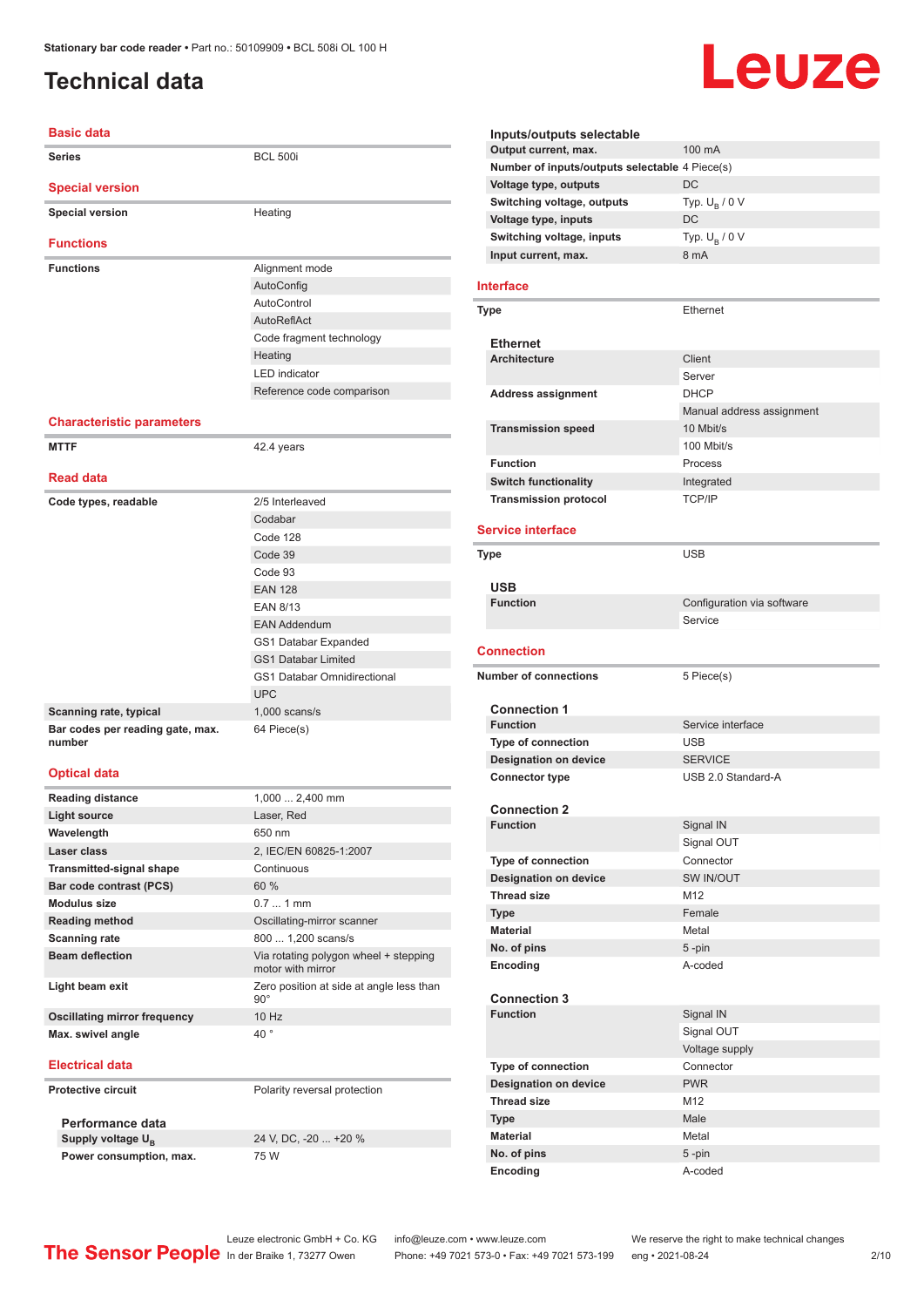**Function** BUS IN **Type of connection** Connector **Designation on device** HOST / BUS IN

**Thread size** M12 **Type** Female **Material** Metal **No. of pins** 4 -pin **Encoding** D-coded

**Function** BUS OUT **Type of connection** Connector **Designation on device** BUS OUT Thread size M12 **Type Female No. of pins** 4 -pin

# **Technical data**

**Connection 4**

# Leuze **Environmental data**

| Ambient temperature, operation                      | $-3540 °C$   |
|-----------------------------------------------------|--------------|
| Ambient temperature, storage                        | $-20$ +70 °C |
| Relative humidity (non-condensing)                  | $90\%$       |
| Extraneous light tolerance on the bar<br>code, max. | $2,000$ lx   |

#### **Certifications**

| Degree of protection                                               | IP 65                    |
|--------------------------------------------------------------------|--------------------------|
| <b>Protection class</b>                                            | Ш                        |
| <b>Certifications</b>                                              | c UL US                  |
| Test procedure for EMC in accordance EN 55022<br>with standard     |                          |
|                                                                    | EN 61000-4-2, -3, -4, -6 |
| Test procedure for shock in<br>accordance with standard            | IEC 60068-2-27, test Ea  |
| Test procedure for continuous shock<br>in accordance with standard | IEC 60068-2-29, test Eb  |
| Test procedure for vibration in<br>accordance with standard        | IEC 60068-2-6, test Fc   |

#### **Classification**

| <b>Customs tariff number</b> | 84719000 |
|------------------------------|----------|
| eCl@ss 5.1.4                 | 27280102 |
| eCl@ss 8.0                   | 27280102 |
| eCl@ss 9.0                   | 27280102 |
| eCl@ss 10.0                  | 27280102 |
| eCl@ss 11.0                  | 27280102 |
| <b>ETIM 5.0</b>              | EC002550 |
| <b>ETIM 6.0</b>              | EC002550 |
| <b>ETIM 7.0</b>              | EC002550 |

### **Mechanical data**

**Connection 5**

| Design                   | Cubic                        |
|--------------------------|------------------------------|
| Dimension (W x H x L)    | 173 mm x 84 mm x 147 mm      |
| <b>Housing material</b>  | Metal                        |
| <b>Metal housing</b>     | Aluminum                     |
| Lens cover material      | Glass                        |
| Net weight               | 1,500q                       |
| <b>Housing color</b>     | Black, RAL 9005              |
|                          | Red, RAL 3000                |
| <b>Type of fastening</b> | Dovetail grooves             |
|                          | Mounting thread              |
|                          | Via optional mounting device |

### **Operation and display**

| Type of display             | I FD                                                                       |  |
|-----------------------------|----------------------------------------------------------------------------|--|
|                             | Monochromatic graphical display,<br>128x64 pixel, with background lighting |  |
| <b>Number of LEDs</b>       | 2 Piece(s)                                                                 |  |
| Type of configuration       | Via web browser                                                            |  |
| <b>Operational controls</b> | Button(s)                                                                  |  |

Leuze electronic GmbH + Co. KG info@leuze.com • www.leuze.com We reserve the right to make technical changes<br>
The Sensor People in der Braike 1, 73277 Owen Phone: +49 7021 573-0 • Fax: +49 7021 573-199 eng • 2021-08-24 Phone: +49 7021 573-0 • Fax: +49 7021 573-199 eng • 2021-08-24 3/10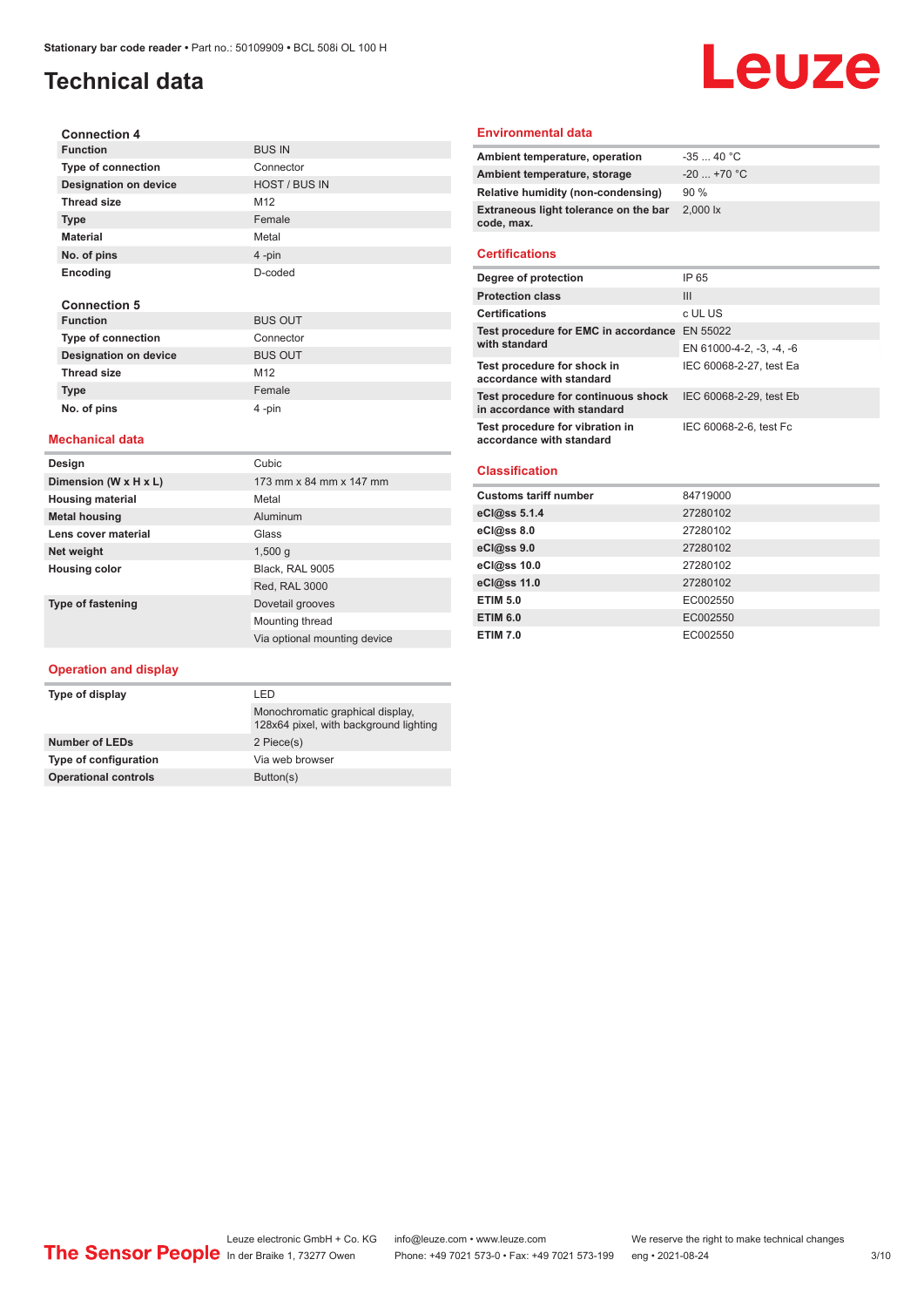# <span id="page-3-0"></span>**Dimensioned drawings**

All dimensions in millimeters



# **Electrical connection**

### **Connection 1 SERVICE**

| Function              | Service interface  |
|-----------------------|--------------------|
| Type of connection    | <b>USB</b>         |
| <b>Connector type</b> | USB 2.0 Standard-A |

### **Pin Pin assignment**

|                | +5 V DC    |
|----------------|------------|
| $\overline{2}$ | D- - Data  |
| 3              | D+ - Data  |
| $\overline{4}$ | <b>GND</b> |



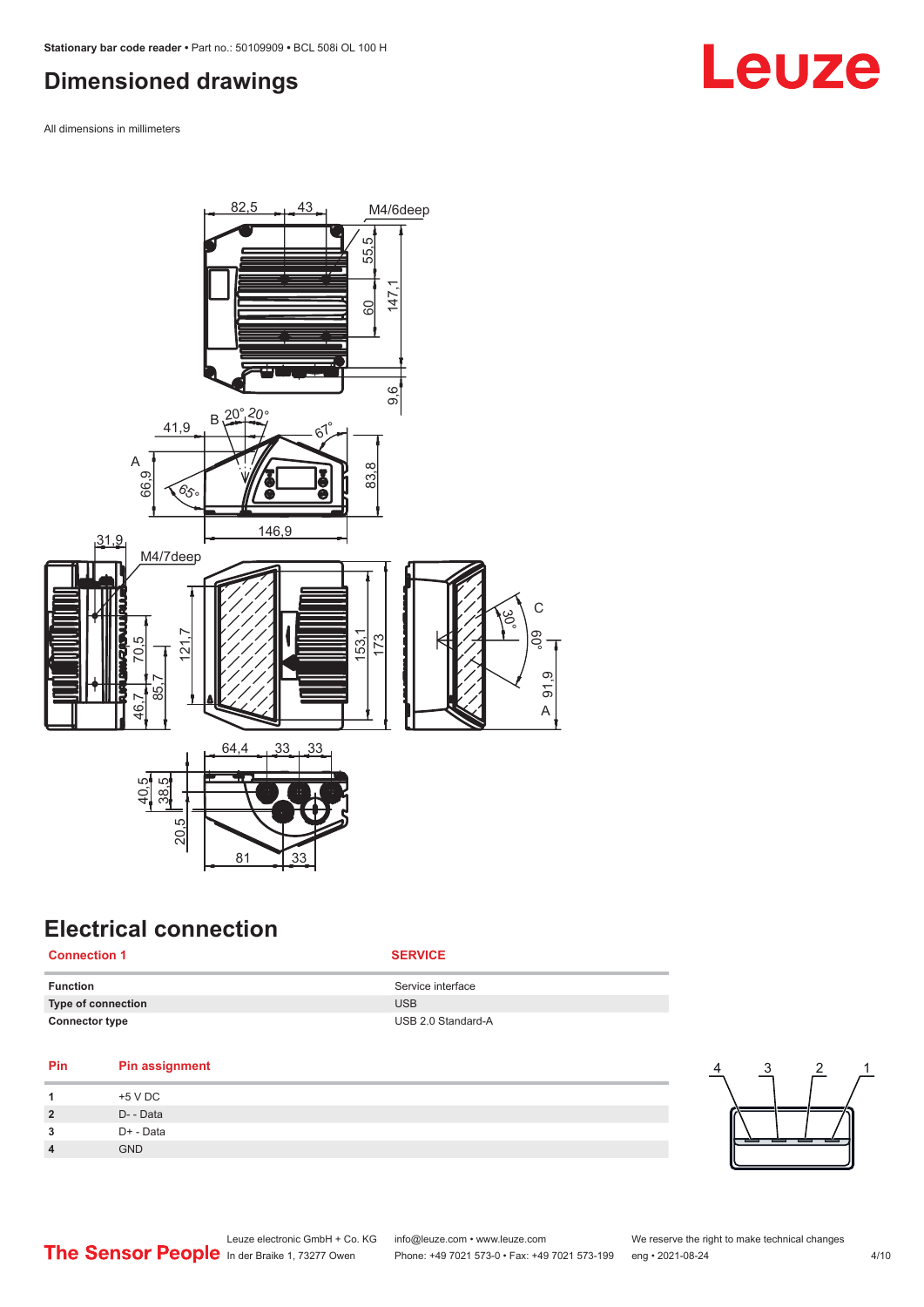# **Electrical connection**

### **Connection 2 SW IN/OUT**

| <b>Function</b>    | Signal IN  |
|--------------------|------------|
|                    | Signal OUT |
| Type of connection | Connector  |
| <b>Thread size</b> | M12        |
| <b>Type</b>        | Female     |
| <b>Material</b>    | Metal      |
| No. of pins        | $5$ -pin   |
| Encoding           | A-coded    |

### **Pin Pin assignment**

|                | <b>VOUT</b>       |
|----------------|-------------------|
| $\overline{2}$ | SWIO <sub>1</sub> |
| 3              | <b>GND</b>        |
| $\overline{4}$ | SWIO <sub>2</sub> |
| 5              | <b>FE</b>         |



### **Connection 3 PWR**

| <b>Function</b>    | Signal IN      |
|--------------------|----------------|
|                    | Signal OUT     |
|                    | Voltage supply |
| Type of connection | Connector      |
| <b>Thread size</b> | M12            |
| <b>Type</b>        | Male           |
| <b>Material</b>    | Metal          |
| No. of pins        | $5$ -pin       |
| Encoding           | A-coded        |

### **Pin Pin assignment**

|                | <b>VIN</b>        |  |  |
|----------------|-------------------|--|--|
| $\overline{2}$ | SWIO <sub>3</sub> |  |  |
| ໍາ<br>- 2      | GND               |  |  |
| 4              | SWIO 4            |  |  |
| 5              | FE                |  |  |
|                |                   |  |  |



### **Connection 4 HOST** / BUS IN

| <b>Function</b>    | <b>BUS IN</b> |
|--------------------|---------------|
| Type of connection | Connector     |
| <b>Thread size</b> | M12           |
| <b>Type</b>        | Female        |
| <b>Material</b>    | Metal         |
| No. of pins        | $4 - pin$     |
| Encoding           | D-coded       |

### **Pin Pin assignment**

| 1              | TD+   |
|----------------|-------|
| $\overline{2}$ | $RD+$ |
| 3              | TD-   |
| $\overline{4}$ | RD-   |



# Leuze

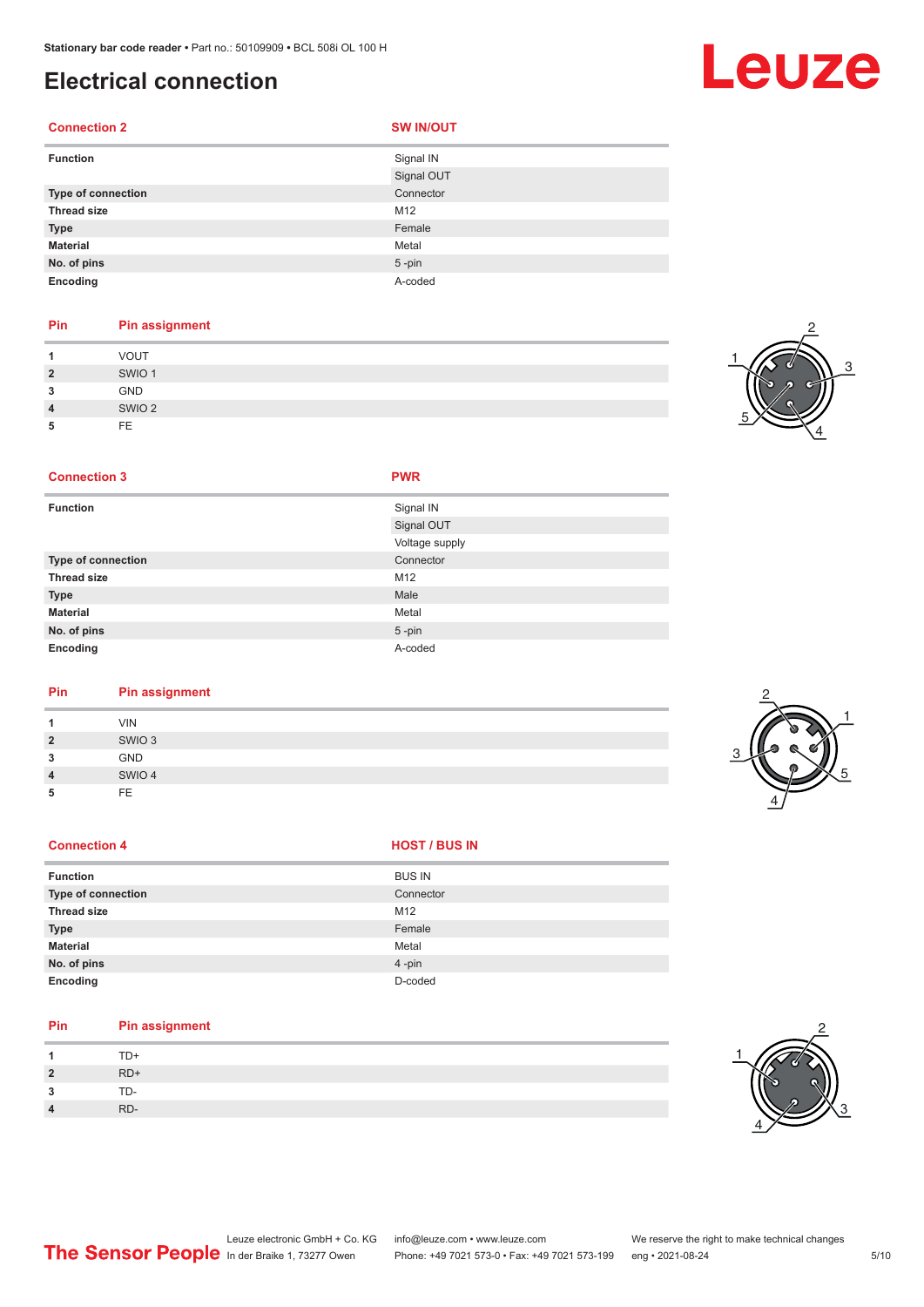# <span id="page-5-0"></span>**Electrical connection**

### **Connection 5 BUS OUT**

|--|--|--|

| <b>Function</b>    | <b>BUS OUT</b> |
|--------------------|----------------|
| Type of connection | Connector      |
| <b>Thread size</b> | M12            |
| <b>Type</b>        | Female         |
| <b>Material</b>    | Metal          |
| No. of pins        | 4-pin          |
| Encoding           | D-coded        |

| <b>Pin</b> | <b>Pin assignment</b> |
|------------|-----------------------|
|            | TD+                   |
| כי         | $RD+$                 |
| 3          | TD-                   |
|            | RD-                   |



Leuze

# **Diagrams**

### Reading field curve



x Reading field distance [mm]

y Reading field width [mm]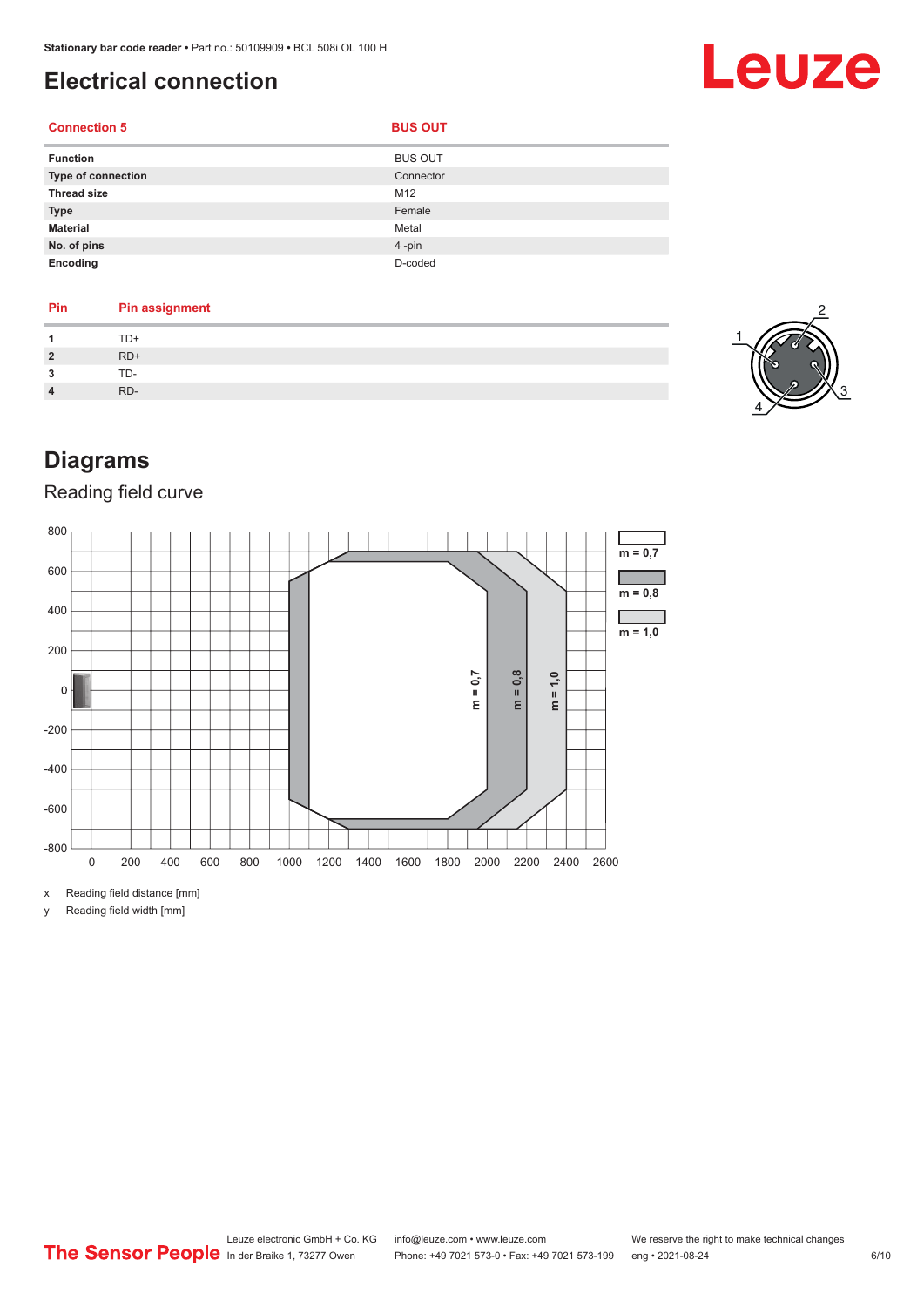# <span id="page-6-0"></span>**Diagrams**

### Lateral reading field curve



x Reading field distance [mm]

y Reading field height [mm]

# **Operation and display**

| <b>LED</b>     |            | <b>Display</b>           | <b>Meaning</b>                  |
|----------------|------------|--------------------------|---------------------------------|
|                | <b>PWR</b> | Off                      | Device switched off             |
|                |            | Green, flashing          | Device ok, initialization phase |
|                |            | Green, continuous light  | Device OK                       |
|                |            | Orange, continuous light | Service operation               |
|                |            | Red, flashing            | Device OK, warning set          |
|                |            | Red, continuous light    | Device error                    |
| $\overline{2}$ | <b>BUS</b> | Off                      | No supply voltage               |
|                |            | Green, flashing          | Initialization                  |
|                |            | Green, continuous light  | Bus operation ok                |
|                |            | Red, flashing            | Communication error             |
|                |            | Red, continuous light    | Network error                   |

# Leuze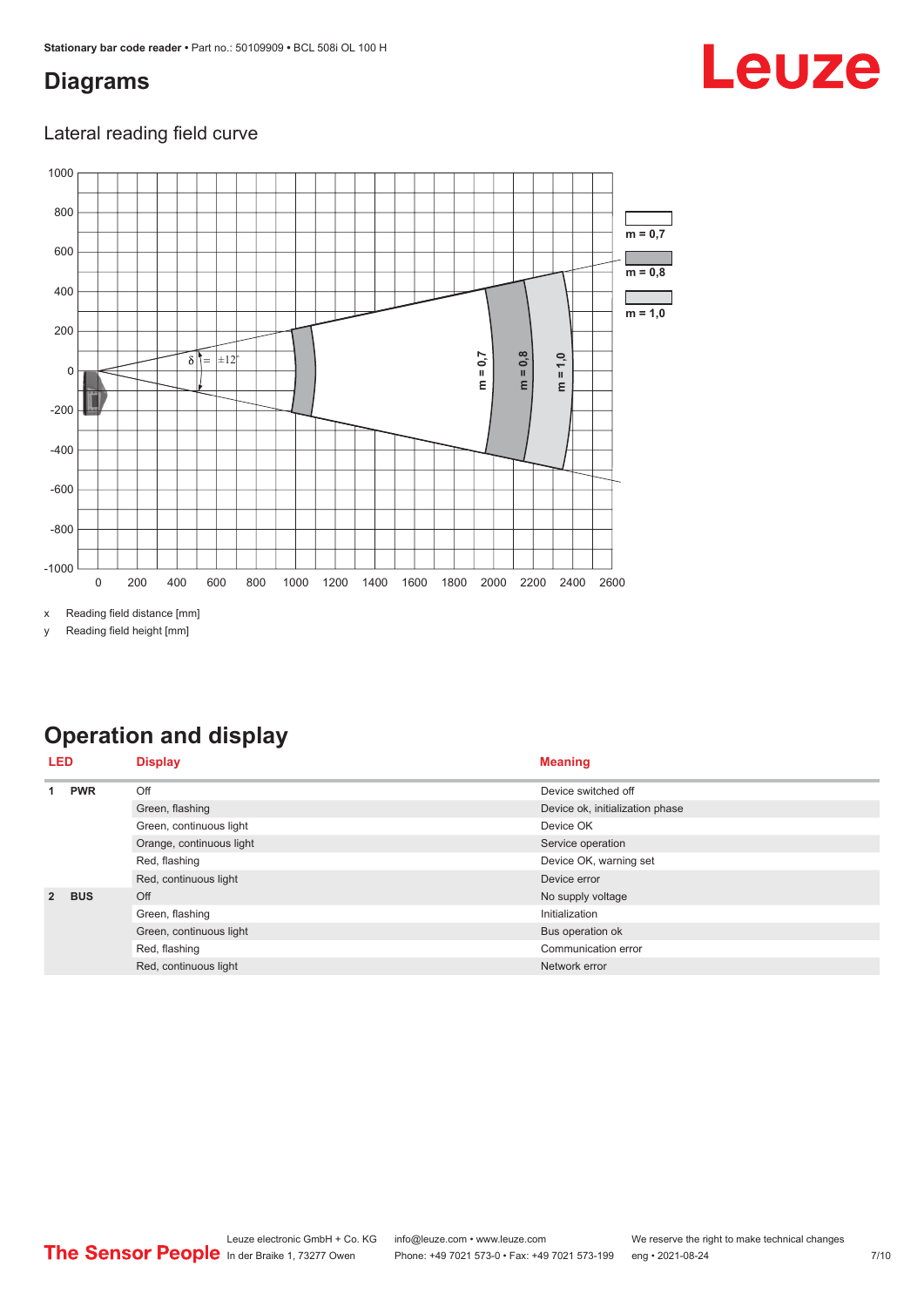# <span id="page-7-0"></span>**Part number code**

Part designation: **BCL XXXX YYZ AAA B**



| <b>BCL</b>  | <b>Operating principle</b><br>BCL: bar code reader                                                                                                                                                                                  |
|-------------|-------------------------------------------------------------------------------------------------------------------------------------------------------------------------------------------------------------------------------------|
| <b>XXXX</b> | Series/interface (integrated fieldbus technology)<br>500i: RS 232 / RS 422 / RS 485 (multiNet master)<br>501i: RS 485 (multiNet slave)<br>504i: PROFIBUS DP<br>508i: EtherNet TCP/IP, UDP<br>548i: PROFINET RT<br>558i: EtherNet/IP |
| YY          | <b>Scanning principle</b><br>S: line scanner (single line)<br>O: oscillating-mirror scanner (oscillating mirror)                                                                                                                    |
| z           | <b>Optics</b><br>N: High Density (close)<br>M: Medium Density (medium distance)<br>F: Low Density (remote)<br>L: Long Range (very large distances)                                                                                  |
| AAA         | <b>Beam exit</b><br>100: lateral<br>102: front                                                                                                                                                                                      |
| в           | <b>Special equipment</b><br>H: with heating                                                                                                                                                                                         |
| <b>Note</b> |                                                                                                                                                                                                                                     |

## **Notes**

|  | Observe intended use!                                                                 |
|--|---------------------------------------------------------------------------------------|
|  | $\%$ This product is not a safety sensor and is not intended as personnel protection. |
|  | § The product may only be put into operation by competent persons.                    |
|  | § Only use the product in accordance with its intended use.                           |

 $\%$  A list with all available device types can be found on the Leuze website at www.leuze.com.

| <b>ATTENTION! LASER RADIATION - CLASS 2 LASER PRODUCT</b>                                                                                                                                                                                                                             |
|---------------------------------------------------------------------------------------------------------------------------------------------------------------------------------------------------------------------------------------------------------------------------------------|
| Do not stare into beam!<br>The device satisfies the requirements of IEC 60825-1:2007 (EN 60825-1:2007) safety requiations for a product of laser class 2 as well as the<br>U.S. 21 CFR 1040.10 regulations with deviations corresponding to "Laser Notice No. 50" from June 24, 2007. |
| $\%$ Never look directly into the laser beam or in the direction of reflected laser beams! If you look into the beam path over a longer time period, there is a risk<br>of injury to the retina.                                                                                      |
| $\%$ Do not point the laser beam of the device at persons!                                                                                                                                                                                                                            |
| Interrupt the laser beam using a non-transparent, non-reflective object if the laser beam is accidentally directed towards a person.                                                                                                                                                  |
| $\%$ When mounting and aligning the device, avoid reflections of the laser beam off reflective surfaces!                                                                                                                                                                              |
| $\&$ CAUTION! Use of controls or adjustments or performance of procedures other than specified herein may result in hazardous light exposure.                                                                                                                                         |
| $\&$ Observe the applicable statutory and local laser protection requisitions.                                                                                                                                                                                                        |
| $\ddot{\varphi}$ The device must not be tampered with and must not be changed in any way.<br>There are no user-serviceable parts inside the device.<br>Repairs must only be performed by Leuze electronic GmbH + Co. KG.                                                              |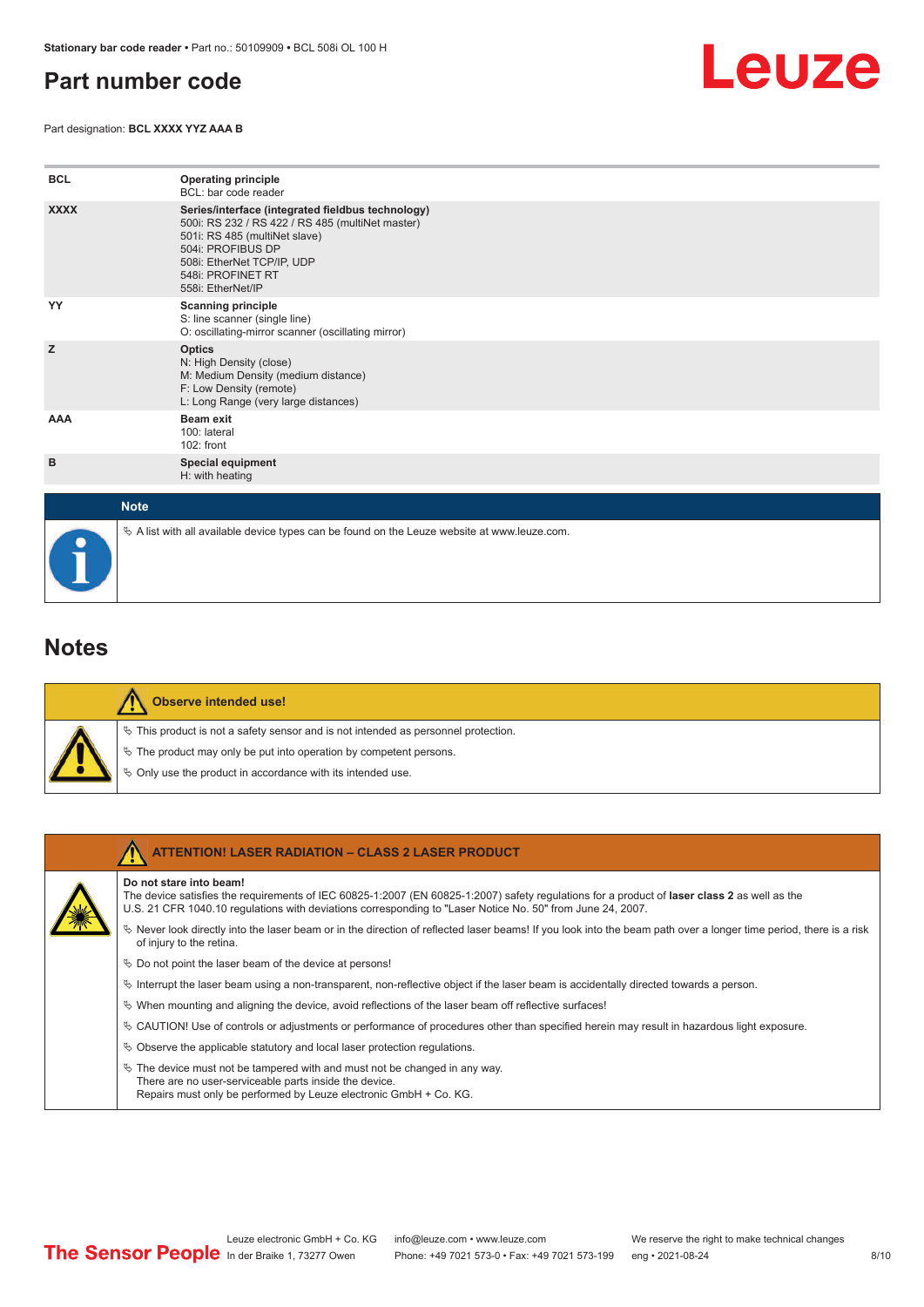# <span id="page-8-0"></span>**Notes**





### **Accessories**

# Connection technology - Connection cables

|        | Part no. | <b>Designation</b>     | <b>Article</b>   | <b>Description</b>                                                                                                                                         |
|--------|----------|------------------------|------------------|------------------------------------------------------------------------------------------------------------------------------------------------------------|
| ₿<br>W | 50132079 | KD U-M12-5A-V1-<br>050 | Connection cable | Connection 1: Connector, M12, Axial, Female, A-coded, 5-pin<br>Connection 2: Open end<br>Shielded: No<br>Cable length: 5,000 mm<br>Sheathing material: PVC |

### Connection technology - Interconnection cables

|                   |    | Part no. | <b>Designation</b>                     | <b>Article</b>        | <b>Description</b>                                                                                                                                                                                                               |
|-------------------|----|----------|----------------------------------------|-----------------------|----------------------------------------------------------------------------------------------------------------------------------------------------------------------------------------------------------------------------------|
| <b>books</b><br>Ý |    | 50107726 | KB USB A - USB A                       | Interconnection cable | Suitable for interface: USB<br>Connection 1: USB<br>Connection 2: USB<br>Shielded: Yes<br>Cable length: 1,800 mm<br>Sheathing material: PVC                                                                                      |
|                   |    | 50137077 | <b>KSS ET-M12-4A-</b><br>M12-4A-P7-020 | Interconnection cable | Suitable for interface: Ethernet<br>Connection 1: Connector, M12, Axial, Male, D-coded, 4-pin<br>Connection 2: Connector, M12, Axial, Male, D-coded, 4-pin<br>Shielded: Yes<br>Cable length: 1,000 mm<br>Sheathing material: PUR |
|                   |    | 50137078 | KSS ET-M12-4A-<br>M12-4A-P7-050        | Interconnection cable | Suitable for interface: Ethernet<br>Connection 1: Connector, M12, Axial, Male, D-coded, 4-pin<br>Connection 2: Connector, M12, Axial, Male, D-coded, 4-pin<br>Shielded: Yes<br>Cable length: 1,000 mm<br>Sheathing material: PUR |
|                   | 甘量 | 50135081 | <b>KSS ET-M12-4A-</b><br>RJ45-A-P7-050 | Interconnection cable | Suitable for interface: Ethernet<br>Connection 1: Connector, M12, Axial, Male, D-coded, 4-pin<br>Connection 2: RJ45<br>Shielded: Yes<br>Cable length: 5,000 mm<br>Sheathing material: PUR                                        |